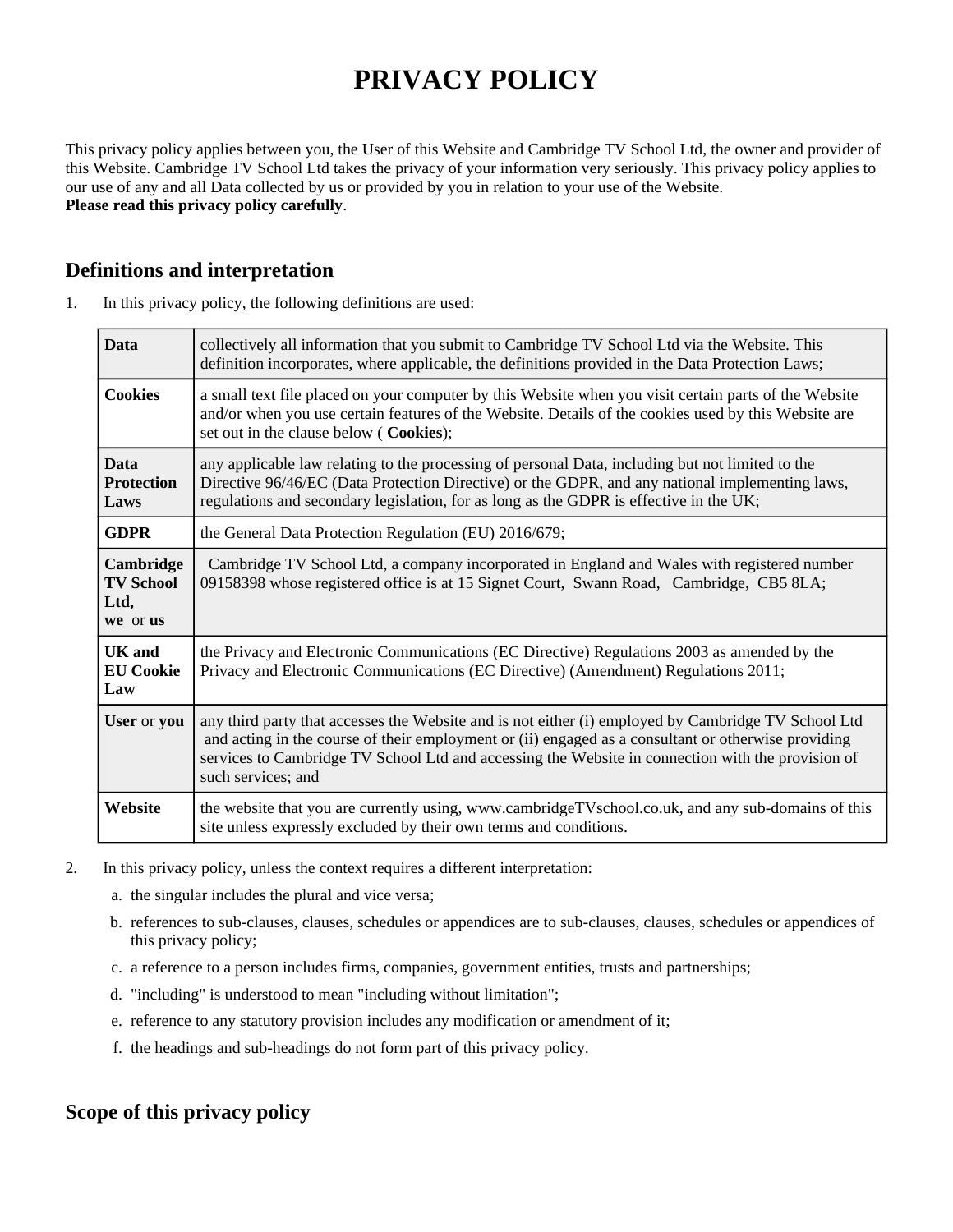- 3. This privacy policy applies only to the actions of Cambridge TV School Ltd and Users with respect to this Website. It does not extend to any websites that can be accessed from this Website including, but not limited to, any links we may provide to social media websites.
- 4. For purposes of the applicable Data Protection Laws, Cambridge TV School Ltd is the "data controller". This means that Cambridge TV School Ltd determines the purposes for which, and the manner in which, your Data is processed.

# **Data collected**

- 5. We may collect the following Data, which includes personal Data, from you:
	- a. name;
	- b. job title;
	- c. contact Information such as email addresses and telephone numbers;
	- in each case, in accordance with this privacy policy.

#### **How we collect Data**

- 6. We collect Data in the following ways:
	- a. data is given to us by you ; and
	- b. data is collected automatically.

#### **Data that is given to us by you**

- 7. Cambridge TV School Ltd will collect your Data in a number of ways, for example:
	- a. when you contact us through the Website, by telephone, post, e-mail or through any other means;
	- b. when you register with us and set up an account to receive our products/services;
	- c. when you complete surveys that we use for research purposes (although you are not obliged to respond to them);
	- d. when you enter a competition or promotion through a social media channel;
	- e. when you make payments to us, through this Website or otherwise;
	- f. when you elect to receive marketing communications from us;
	- g. when you use our services;

in each case, in accordance with this privacy policy.

# **Data that is collected automatically**

- 8. To the extent that you access the Website, we will collect your Data automatically, for example:
	- a. we automatically collect some information about your visit to the Website. This information helps us to make improvements to Website content and navigation, and includes your IP address, the date, times and frequency with which you access the Website and the way you use and interact with its content.
	- b. we will collect your Data automatically via cookies, in line with the cookie settings on your browser. For more information about cookies, and how we use them on the Website, see the section below, headed "Cookies".

#### **Our use of Data**

9. Any or all of the above Data may be required by us from time to time in order to provide you with the best possible service and experience when using our Website. Specifically, Data may be used by us for the following reasons: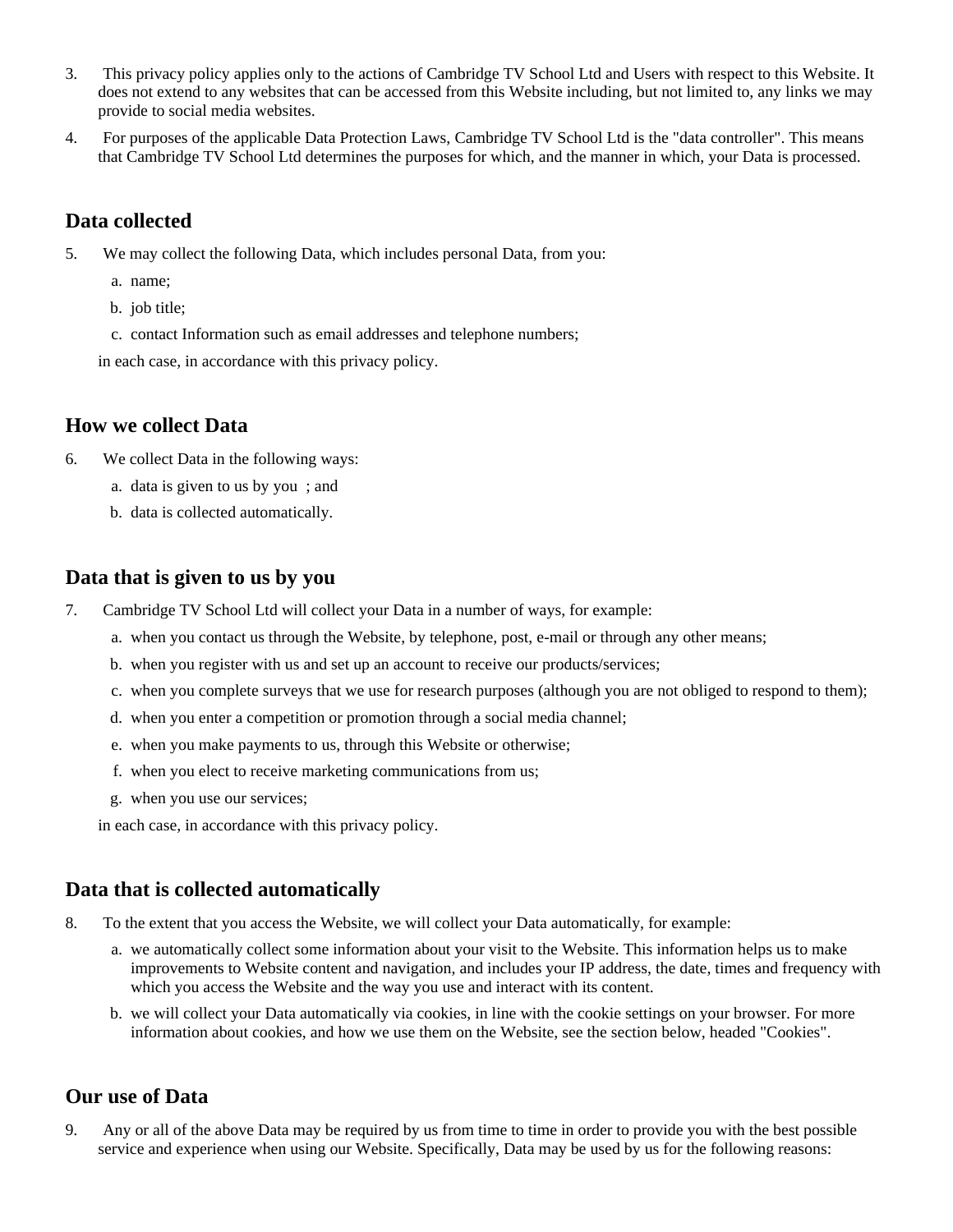- a. internal record keeping;
- b. improvement of our products / services;
- c. transmission by email of marketing materials that may be of interest to you;
- d. contact for market research purposes which may be done using email, telephone, fax or mail. Such information may be used to customise or update the Website;

in each case, in accordance with this privacy policy.

- 10. We may use your Data for the above purposes if we deem it necessary to do so for our legitimate interests. If you are not satisfied with this, you have the right to object in certain circumstances (see the section headed "Your rights" below).
- 11. For the delivery of direct marketing to you via e-mail, we'll need your consent, whether via an opt-in or soft-opt-in:
	- a. soft opt-in consent is a specific type of consent which applies when you have previously engaged with us (for example, you contact us to ask us for more details about a particular product/service, and we are marketing similar products/services). Under "soft opt-in" consent, we will take your consent as given unless you opt-out.
	- b. for other types of e-marketing, we are required to obtain your explicit consent; that is, you need to take positive and affirmative action when consenting by, for example, checking a tick box that we'll provide.
	- c. if you are not satisfied about our approach to marketing, you have the right to withdraw consent at any time. To find out how to withdraw your consent, see the section headed "Your rights" below.
- 12. When you register with us and set up an account to receive our services, the legal basis for this processing is the performance of a contract between you and us and/or taking steps, at your request, to enter into such a contract.

#### **Who we share Data with**

- 13. We may share your Data with the following groups of people for the following reasons:
	- a. our employees, agents and/or professional advisors to plan courses, user requirements and communications ;

in each case, in accordance with this privacy policy.

# **Keeping Data secure**

- 14. We will use technical and organisational measures to safeguard your Data, for example:
	- a. access to your account is controlled by a password and a user name that is unique to you.
	- b. we store your Data on secure servers.
- 15. Technical and organisational measures include measures to deal with any suspected data breach. If you suspect any misuse or loss or unauthorised access to your Data, please let us know immediately by contacting us via this e-mail address: bob@cambridge-tv.co.uk.
- 16. If you want detailed information from Get Safe Online on how to protect your information and your computers and devices against fraud, identity theft, viruses and many other online problems, please visit www.getsafeonline.org. Get Safe Online is supported by HM Government and leading businesses.

# **Data retention**

- 17. Unless a longer retention period is required or permitted by law, we will only hold your Data on our systems for the period necessary to fulfil the purposes outlined in this privacy policy or until you request that the Data be deleted.
- 18. Even if we delete your Data, it may persist on backup or archival media for legal, tax or regulatory purposes.

# **Your rights**

19. You have the following rights in relation to your Data: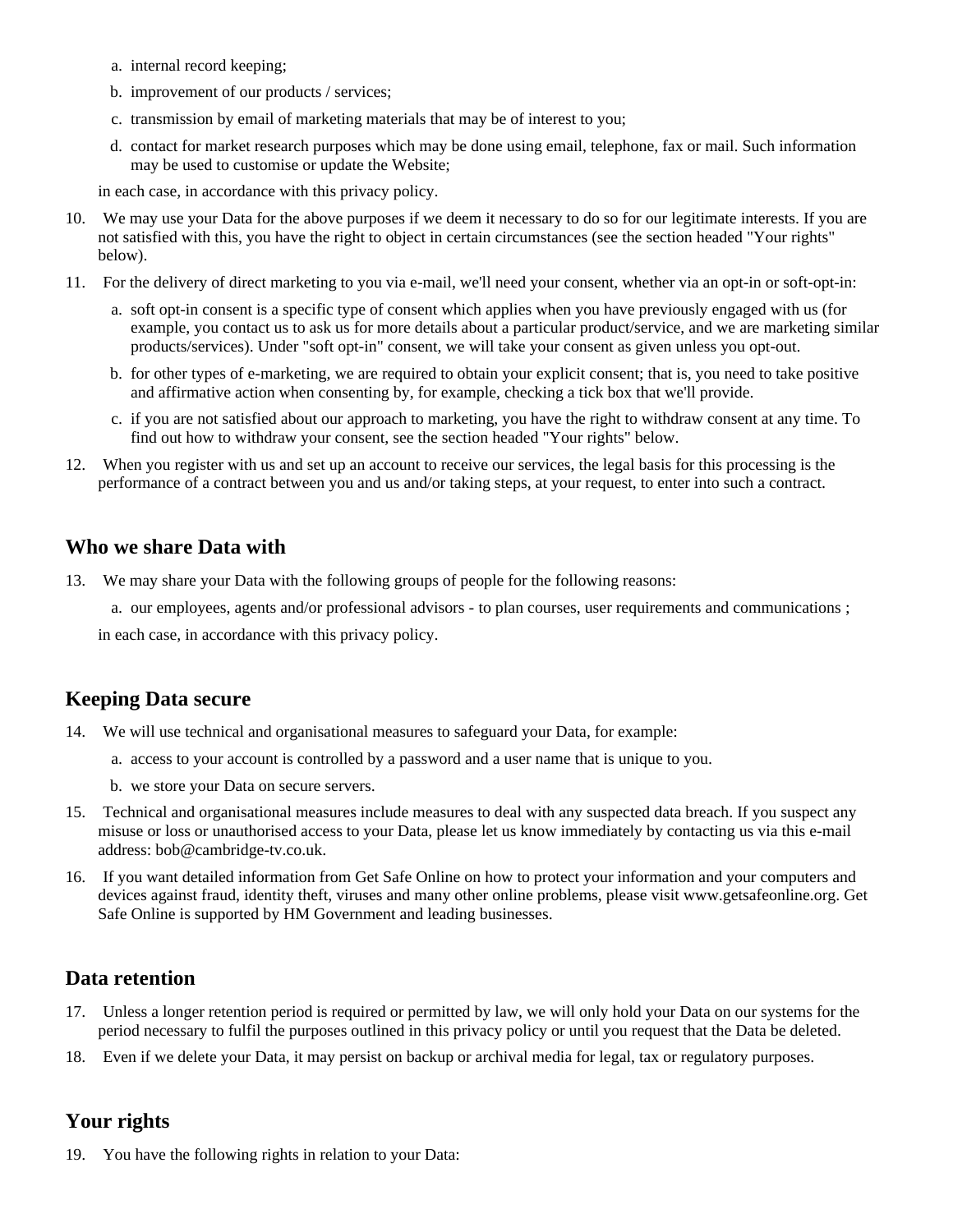- a. **Right to access** the right to request (i) copies of the information we hold about you at any time, or (ii) that we modify, update or delete such information. If we provide you with access to the information we hold about you, we will not charge you for this, unless your request is "manifestly unfounded or excessive." Where we are legally permitted to do so, we may refuse your request. If we refuse your request, we will tell you the reasons why.
- b. **Right to correct** the right to have your Data rectified if it is inaccurate or incomplete.
- c. **Right to erase** the right to request that we delete or remove your Data from our systems.
- d. **Right to restrict our use of your Data** the right to "block" us from using your Data or limit the way in which we can use it.
- e. **Right to data portability** the right to request that we move, copy or transfer your Data.
- f. **Right to object** the right to object to our use of your Data including where we use it for our legitimate interests.
- 20. To make enquiries, exercise any of your rights set out above, or withdraw your consent to the processing of your Data (where consent is our legal basis for processing your Data), please contact us via this e-mail address: bob@cambridgetv.co.uk.
- 21. If you are not satisfied with the way a complaint you make in relation to your Data is handled by us, you may be able to refer your complaint to the relevant data protection authority. For the UK, this is the Information Commissioner's Office (ICO). The ICO's contact details can be found on their website at https://ico.org.uk/.
- 22. It is important that the Data we hold about you is accurate and current. Please keep us informed if your Data changes during the period for which we hold it.

#### **Links to other websites**

23. This Website may, from time to time, provide links to other websites. We have no control over such websites and are not responsible for the content of these websites. This privacy policy does not extend to your use of such websites. You are advised to read the privacy policy or statement of other websites prior to using them.

# **Changes of business ownership and control**

- 24. Cambridge TV School Ltd may, from time to time, expand or reduce our business and this may involve the sale and/or the transfer of control of all or part of Cambridge TV School Ltd. Data provided by Users will, where it is relevant to any part of our business so transferred, be transferred along with that part and the new owner or newly controlling party will, under the terms of this privacy policy, be permitted to use the Data for the purposes for which it was originally supplied to us.
- 25. We may also disclose Data to a prospective purchaser of our business or any part of it.
- 26. In the above instances, we will take steps with the aim of ensuring your privacy is protected.

#### **Cookies**

- 27. This Website may place and access certain Cookies on your computer. Cambridge TV School Ltd uses Cookies to improve your experience of using the Website and to improve our range of services. Cambridge TV School Ltd has carefully chosen these Cookies and has taken steps to ensure that your privacy is protected and respected at all times.
- 28. All Cookies used by this Website are used in accordance with current UK and EU Cookie Law.
- 29. Before the Website places Cookies on your computer, you will be presented with a message bar requesting your consent to set those Cookies. By giving your consent to the placing of Cookies, you are enabling Cambridge TV School Ltd to provide a better experience and service to you. You may, if you wish, deny consent to the placing of Cookies; however certain features of the Website may not function fully or as intended.
- 30. This Website may place the following Cookies:

| <b>Type of Cookie</b>          | <b>Purpose</b>                                                             |
|--------------------------------|----------------------------------------------------------------------------|
| Analytical/performance cookies | They allow us to recognise and count the number of visitors and to see how |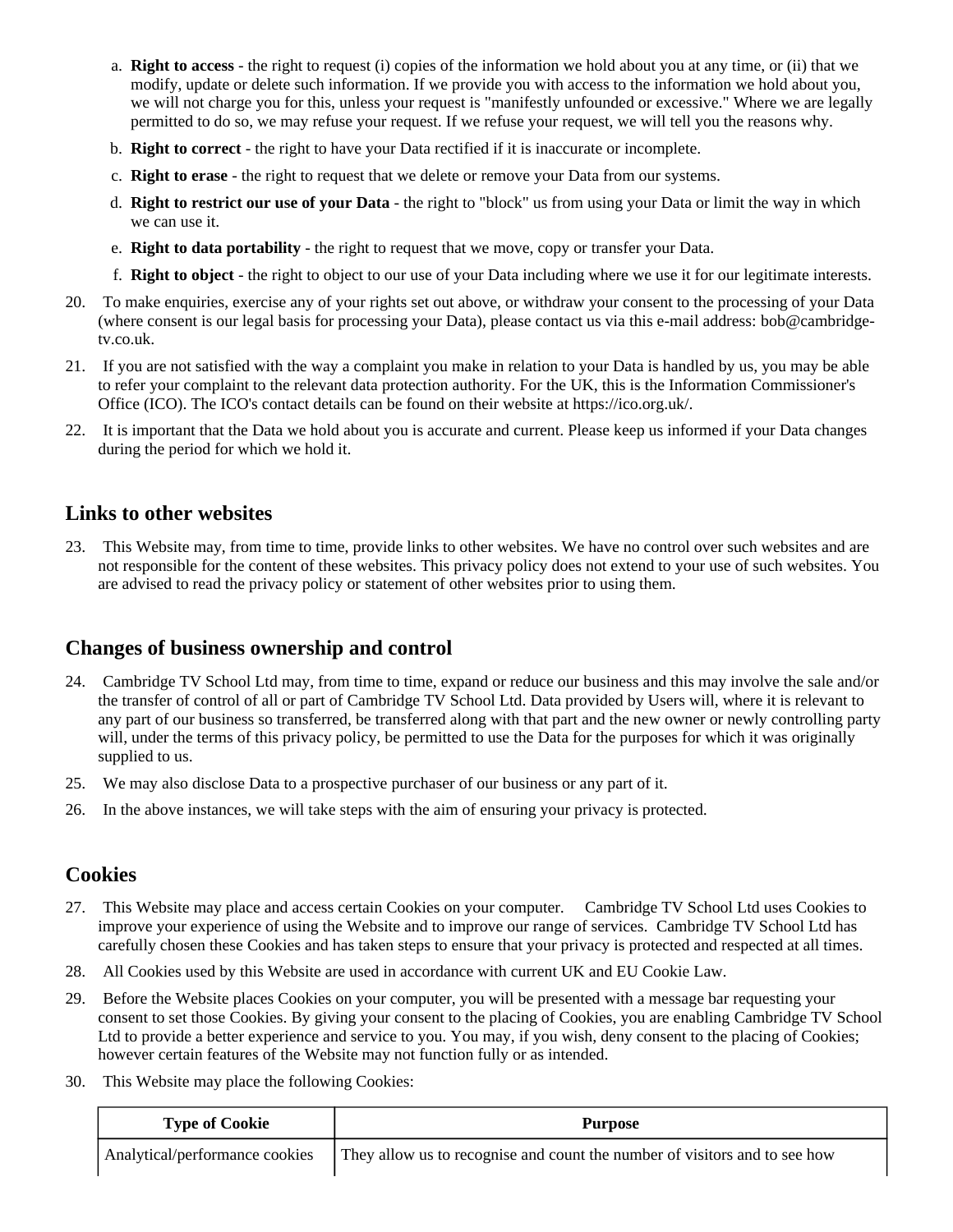|  | visitors move around our website when they are using it. This helps us to<br>improve the way our website works, for example, by ensuring that users are |
|--|---------------------------------------------------------------------------------------------------------------------------------------------------------|
|  | If inding what they are looking for easily.                                                                                                             |

- 31. You can find a list of Cookies that we use in the Cookies Schedule.
- 32. You can choose to enable or disable Cookies in your internet browser. By default, most internet browsers accept Cookies but this can be changed. For further details, please consult the help menu in your internet browser.
- 33. You can choose to delete Cookies at any time; however you may lose any information that enables you to access the Website more quickly and efficiently including, but not limited to, personalisation settings.
- 34. It is recommended that you ensure that your internet browser is up-to-date and that you consult the help and guidance provided by the developer of your internet browser if you are unsure about adjusting your privacy settings.
- 35. For more information generally on cookies, including how to disable them, please refer to aboutcookies.org. You will also find details on how to delete cookies from your computer.

# **General**

- 36. You may not transfer any of your rights under this privacy policy to any other person. We may transfer our rights under this privacy policy where we reasonably believe your rights will not be affected.
- 37. If any court or competent authority finds that any provision of this privacy policy (or part of any provision) is invalid, illegal or unenforceable, that provision or part-provision will, to the extent required, be deemed to be deleted, and the validity and enforceability of the other provisions of this privacy policy will not be affected.
- 38. Unless otherwise agreed, no delay, act or omission by a party in exercising any right or remedy will be deemed a waiver of that, or any other, right or remedy.
- 39. This Agreement will be governed by and interpreted according to the law of England and Wales. All disputes arising under the Agreement will be subject to the exclusive jurisdiction of the English and Welsh courts.

# **Changes to this privacy policy**

40. Cambridge TV School Ltd reserves the right to change this privacy policy as we may deem necessary from time to time or as may be required by law. Any changes will be immediately posted on the Website and you are deemed to have accepted the terms of the privacy policy on your first use of the Website following the alterations.

You may contact Cambridge TV School Ltd by email at bob@cambridge-tv.co.uk.

# **Attribution**

41. This privacy policy was created using a document from [Rocket Lawyer](https://www.rocketlawyer.com/gb/en/) (https://www.rocketlawyer.com/gb/en). **19 December 2019**